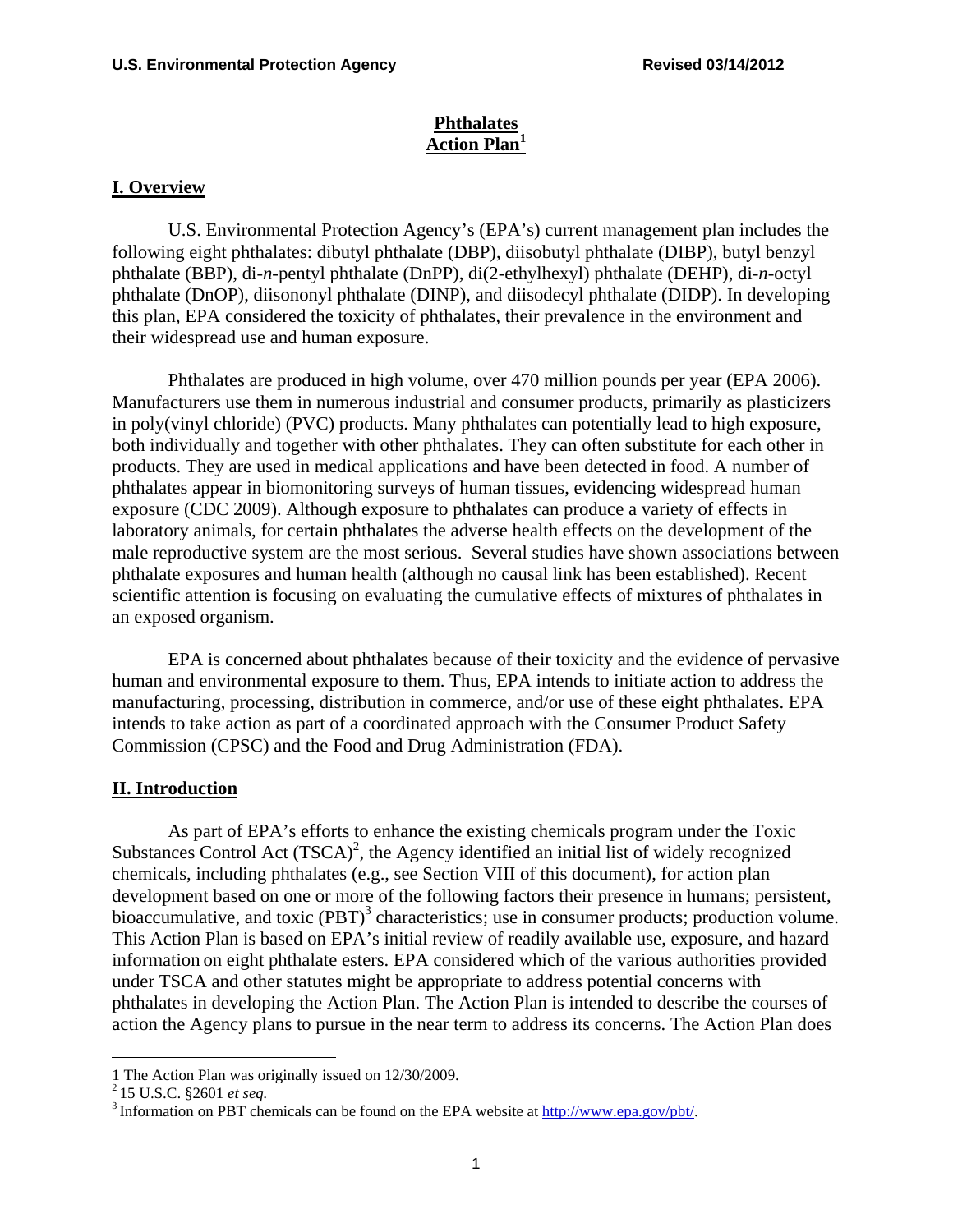not constitute a final Agency determination or other final Agency action. Regulatory proceedings indicated by the Action Plan will include appropriate opportunities for public and stakeholder input, including through notice and comment rulemaking processes.

# **III. Scope of Review**

Dialkyl *ortho*-phthalates (or phthalate esters) have the general chemical structure shown below:



For purposes of this Action Plan, EPA identified eight individual phthalate esters as appropriate subjects for developing an assessment and management strategy. This group of eight phthalates includes the phthalates identified by CPSIA and those being evaluated by EPA for the Integrated Risk Information System (IRIS), based on advice from the National Academy of Sciences (NAS, 2008). Four phthalates are common to CPSIA and the IRIS assessment. This Action Plan includes the following eight chemical substances, identified by 10 separate Chemical Abstracts Service Registry Numbers (CASRNs):

| N <sub>0</sub> | <b>CASRN</b>   | <b>CA Index Name</b>                                         | Acronym          | <b>Common Name</b>          |
|----------------|----------------|--------------------------------------------------------------|------------------|-----------------------------|
|                | $84 - 74 - 2$  | 1,2-Benzenedicarboxylic acid, 1,2-dibutyl ester              | <b>DBP</b>       | Dibutyl phthalate           |
| $\overline{2}$ | $84 - 69 - 5$  | 1,2-Benzenedicarboxylic acid, 1,2-bis-(2-                    | <b>DIBP</b>      | Diisobutyl phthalate        |
|                |                | methylpropyl) ester                                          |                  |                             |
| 3              | 85-68-7        | 1,2-Benzenedicarboxylic acid, 1-butyl 2-                     | <b>BBP</b>       | Butyl benzyl                |
|                |                | (phenylmethyl) ester                                         |                  | phthalate                   |
| $\overline{4}$ | $131 - 18 - 0$ | 1,2-Benzenedicarboxylid acid, 1,2-dipentyl ester             | DnPP             | $Di-n$ -pentyl              |
|                |                |                                                              |                  | phthalate                   |
| 5              | 117-81-7       | 1,2-Benzenedicarboxylic acid, 1,2-bis(2-                     | <b>DEHP</b>      | $Di(2-ethylhexyl)$          |
|                |                | ethylhexyl) ester                                            |                  | phthalate                   |
| 6              | $117 - 84 - 0$ | 1,2-Benzenedicarboxylic acid, 1,2-dioctyl ester              | DnOP             | $Di-n-octyl$ phthalate      |
|                | 28553-12-0     | 1,2-Benzenedicarboxylic acid, 1,2-diisononyl ester           | $DINP^*$         | Diisononyl phthalate        |
|                | 68515-48-0     | 1,2-benzenedicarboxylic acid, di- $C_8$ - $C_{10}$ -branched | (Part of         | $Di$ - $(C_9$ -rich         |
|                |                | alkyl esters, $C_9$ -rich                                    | $DINP)*$         | branched $C_8$ - $C_{10}$ - |
|                |                |                                                              |                  | alkyl) phthalate            |
| 8              | 26761-40-0     | 1,2-Benzenedicarboxylic acid, 1,2-diisodecyl ester           | $DIDP^{\dagger}$ | Diisodecyl phthalate        |
|                | 68515-49-1     | 1,2-Benzenedicarboxylic acid, di- $C_9$ - $C_{11}$ -branched | (Part of         | $Di$ - $(C_{10}$ -rich      |
|                |                | alkyl esters, $C_{10}$ -rich                                 | $DIDP)*$         | branched $C_9$ - $C_{11}$ - |
|                |                |                                                              |                  | alkyl) phthalate            |

\* Note that each of the commercial products DINP and DIDP is a mixture of two phthalates.

# **IV. Uses and Substitutes Summary**

According to the 2006 TSCA Inventory Update Reporting (IUR) database (EPA, 2006), reported volume of production (including imports) for the 10 individual phthalates ranged from none up to 500 million pounds. DINP had the highest production volume, followed by DIDP and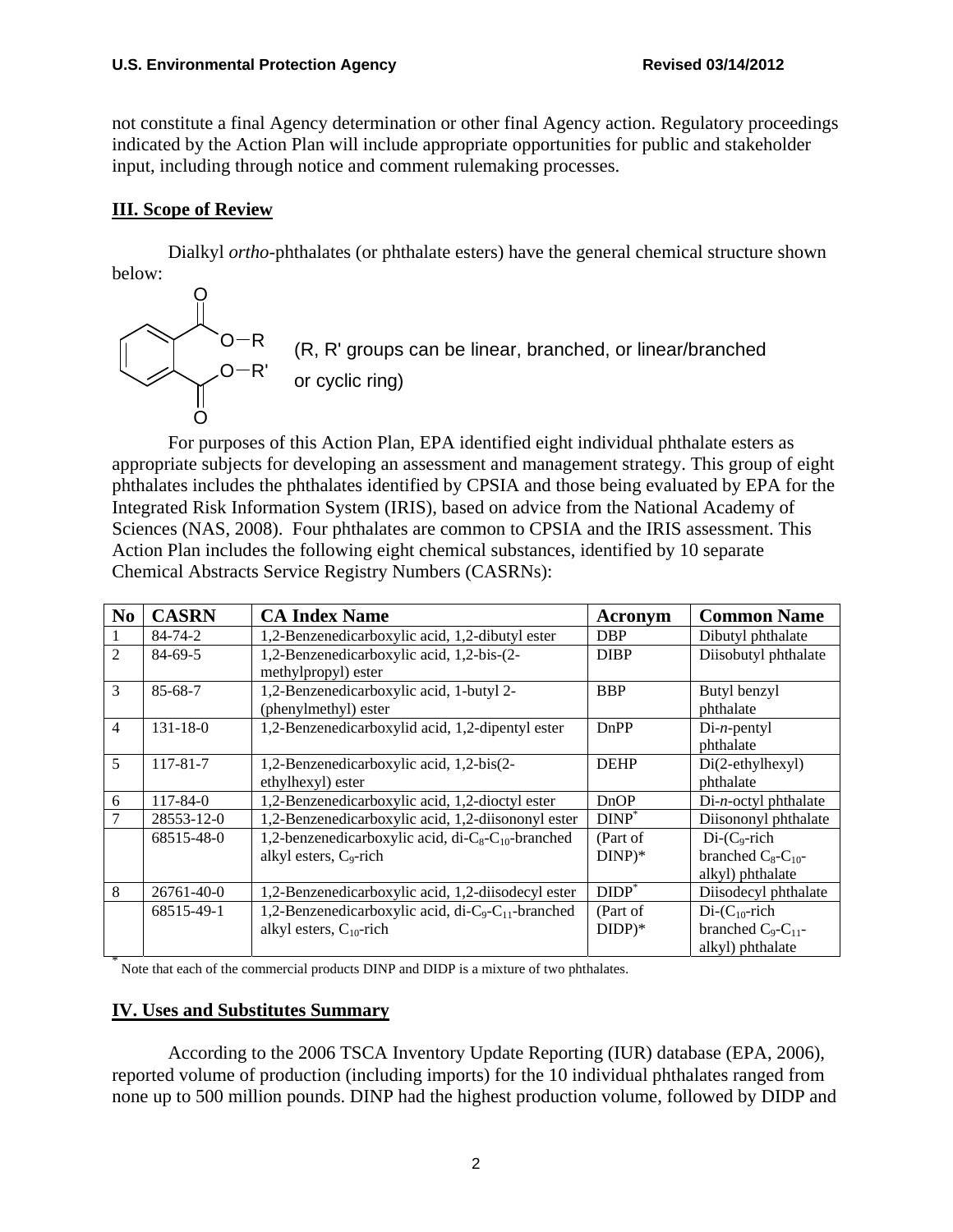DEHP, then BBP, DBP, DnOP and DIBP. There was no production volume data reported for DnPP in the 2006 IUR database.

The major use of phthalates is as plasticizers (Australian Government, 2008a-h; HSDB, 2009). A major application of plasticizers is in PVC, [poly(vinyl chloride)], where they are added to impart flexibility and other desirable properties. Phthalate-containing PVC products included a variety of industrial and commercial products, as well as specialized medical and dental applications. The particular phthalate or combination of phthalates used in a particular product's formulation depends on the properties the phthalates impart, as well as their cost. BBP is the most widely used stain-resistant plasticizer in PVC (Wickson, 1993); vinyl tile represents its largest use (NTP, 2003e). A number of uses of DBP have been identified including the manufacture of plastics, paints, wood varnishes and lacquers, use in cosmetics, medical supplies, textiles, propellants, food packaging, dental materials, and paper (OSHA, 2009). More specifically, it is used as a plasticizer in uses such as nail polishes, explosives, and solid rocket propellants. Nearly half of DEHP consumption in the United States occurs in medical devices, such as intravenous (IV) tubing and blood bags. The rest is split between consumer products and construction-related products (TURI, 2006). DIBP is considered a specialty plasticizer, too volatile to be used in PVC, and is often combined with other phthalates. As such, it is used in nitrocellulose, cellulose ether, and polyacrylate and polyacetate dispersions (ECPI, 2009). The major use of DIDP is in PVC as a plasticizer (95%) (EC2003b). DIDP is extensively used in wire and cable applications, and is, the main plasticizer used in this application (TURI, 2006). Non-PVC uses of DIDP include polymer-related uses and nonpolymer uses such as anti-corrosion and anti-fouling paints, sealing compounds, and textile inks (EC2003b). DINP is a mixture of phthalates and is a commonly used plasticizer (TURI, 2006). PVC applications account for 95 percent of the volume. There are no known commercial uses for pure DnOP. However, DnOP constitutes approximately 20 percent of the  $C_{6-10}$  phthalate mixtures used in PVC products (NTP, 2003a).

There are various possible alternatives for phthalates in plasticized PVC (Biron, 2009; SCENIHR, 2007). Four chemicals have been cited as already being used in various children's products; they are acetyl tri-*n*-butyl citrate (ATBC); di(2-ethylhexyl) adipate (DEHA); 1,2 cyclohexanedicarboxylic acid, diisononyl ester (DINCH), and di(2-ethylhexyl) terephthalate (DEHT or DOTP). Citrate-based plasticizers, like ATBC, are drop-in substitutes for DEHP made from citric acid and have been available for years as plasticizers in medical devices (Tickner, 2001). DINCH is an alternative for applications such as medical devices (SCENIHR, 2007). Another chemical, trioctyltrimellitate (TOTM) performs as a plasticizer in PVC and it has potential to be used commercially. Promising non-phthalate substitutes for DEHP in vinyl flooring material include DGD (dipropylene glycol dibenzoate) and DEHA (di(2-ethylhexyl) adipate). Other possible phthalate substitutes include: phosphate esters (e.g., tris(2 ethylhexyl)phosphate); sebacate and azelate esters (e.g., diisodecyl sebacate (DIDS), di-butyl sebacate, and di(2-ethylhexyl) azelate (DOZ)); isosorbide esters (made from renewable resources), and other organic esters such as isobutyrate trimethylpentanediol, and diethyl succinate. In addition, low-molecular-weight polymeric ester plasticizers that are derived from polymeric multifunctional alcohols and adipic, sebacic or glutaric acid; polymeric rubbers and plastics; and reactive plasticizers may also be potential substitutes for phthalates (Biron, 2009;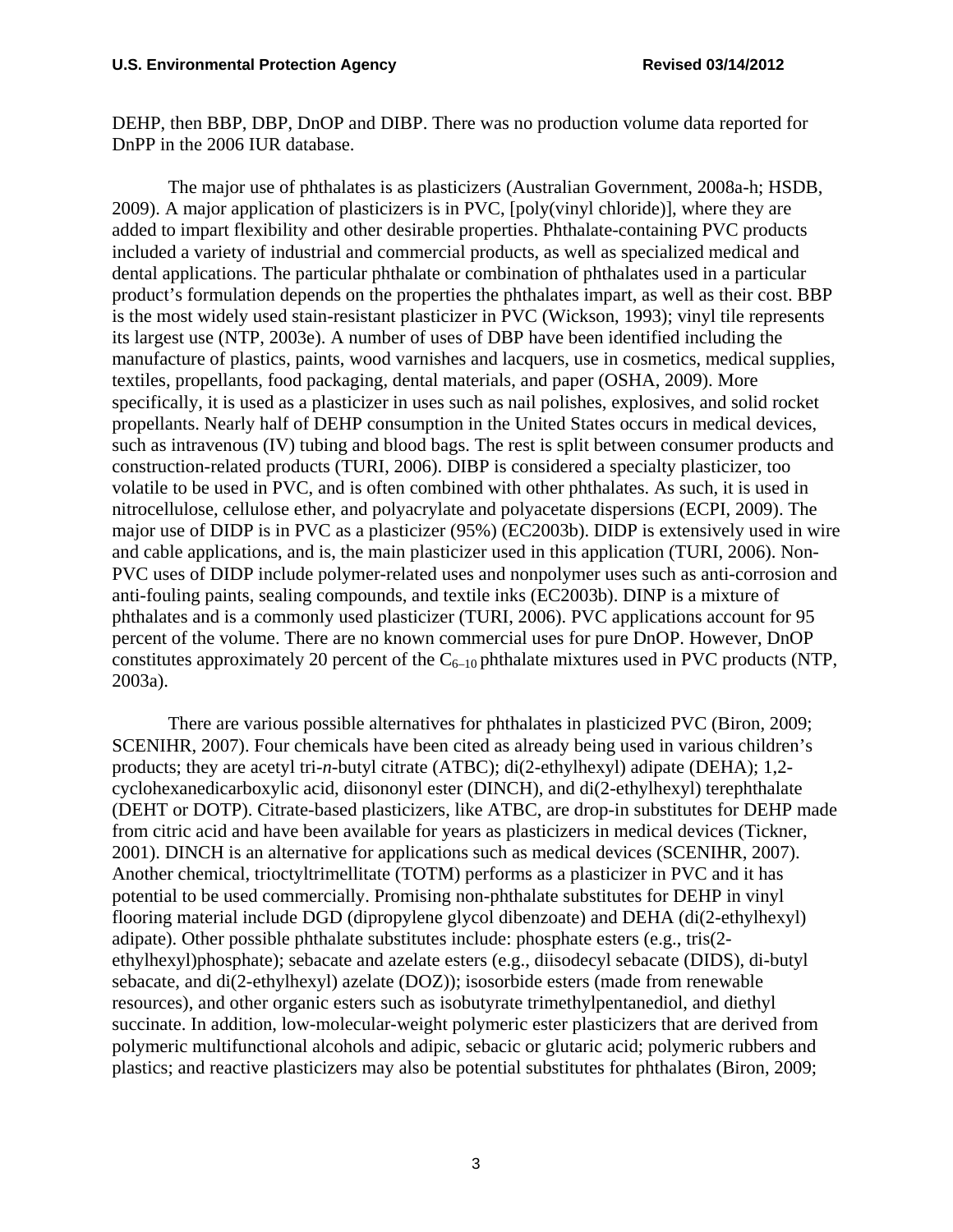SCENIHR, 2007). As part of its inquiry, EPA will explore the potential risks as well as costs presented by phthalate substitutes.

In response to a European ban on the use of some phthalates in toys and personal care products for children, plasticizers based on isosorbide esters were developed (Roquett, 2009). These plasticizers can cover a broad range of phthalate applications, such as adhesive, sealants, inks, floor coverings, wall paper, and medical disposables. It is worth noting that isosorbide esters could be prepared under solvent-free conditions (Chalecki, 1997), providing an environmentally friendly approach to manufacturing.

# **V. Hazard Identification Summary**

# *Human Health Effects*

A comparison of toxicity information from laboratory animal studies for phthalates as a chemical group allows generalizations to be drawn with respect to certain health endpoints. For example, acute toxicity, skin and eye irritation and sensitization potential are low for all phthalates tested, and the majority of the phthalates were not genotoxic. The most sensitive health outcomes following exposures of some phthalates in animal studies are the phthalate syndrome effects, which consist of changes in the fetal development of the reproductive system (NAS, 2008; NTP-CERHR, 2003a-e, 2006; EC, 2003a-b, 2003-4, 2008a-b; Australian Government, 2008a-h). The phthalates that are the most potent at causing the phthalate syndrome effects are generally those with linear ester side chains having 4-6 carbons. Phthalates with shorter or longer chain lengths typically exhibit less severe or no effects; however, branching of the ester side chain is important. It appears that the age of the animal at the time of exposure is critical with respect to the severity of the effects; pubertal animals show effects at doses lower than those in the corresponding studies in adult animals. The fetus is the most sensitive life stage (NAS 2008).

Several human studies have reported associations of exposure of some phthalates with adverse reproductive outcomes and developmental effects similar to those in the rat, although no causal link has been established (Swan et al, 2005; Huang et al., 2009). The reproductive developmental effects observed in humans include shortened anogenital distance observed in newborn boys; and shortened pregnancy, lower sex and thyroid hormones, and reduced sperm quality observed in adults (NAS, 2008). Since the pathway for sexual differentiation in the fetus is highly conserved in all mammals, the reproductive developmental effects observed in the rat studies are potentially relevant to humans. Data from the National Health and Nutrition Examination survey (NHANES) indicates widespread exposure of the general population to phthalates (CDC, 2009). Biomonitoring data from amniotic fluid and urine have demonstrated that humans are exposed to phthalates *in utero*, as infants, during puberty, and in adult life, and that people are exposed to several phthalates at once. In addition, recent studies in animals evaluating the cumulative effects of mixtures of several active phthalates on testosterone production, fetal mortality, and male and female reproductive development later in life showed all mixtures were cumulative for all endpoints (Rider et al., 2008, 2009; Howdeshell, et al., 2007, 2008a, 2008b; Gray et al., 2006; Hotchkiss et al., 2004). In conclusion, taken together, the reproductive effects observed in animal studies and in humans, the human biomonitoring data,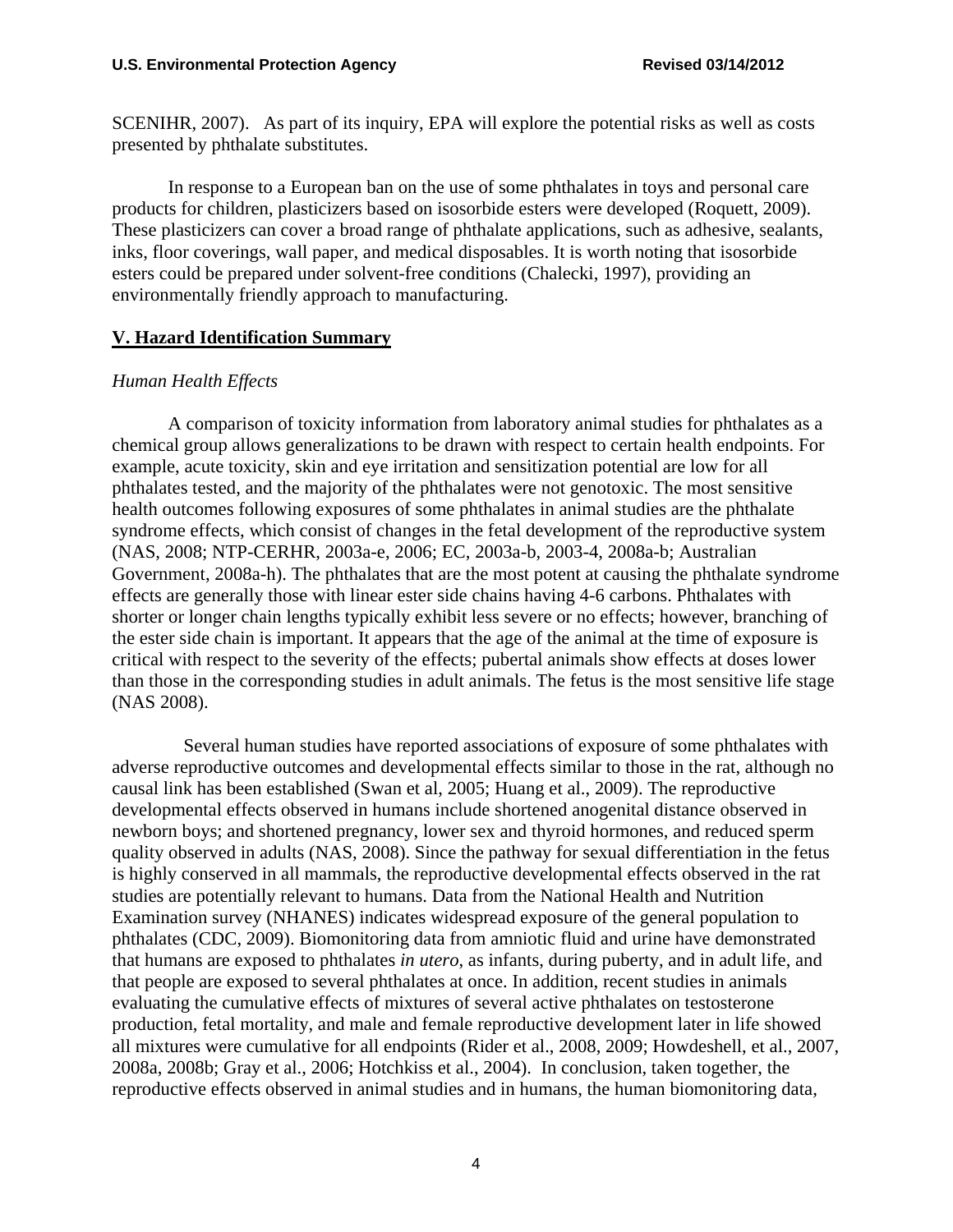and the data on cumulative effects of mixtures support EPA's concern for potential human health hazard following exposure to phthalates.

A major cumulative hazard assessment of phthalates is scheduled to be conducted by the CPSC's Chronic Hazard Advisory Panel (CHAP) as directed by the Consumer Product Safety Improvement Act of 2008 (CPSIA). The anticipated date of completion for the  $CPSC/CHAP$  activity is  $2012<sup>4</sup>$ . EPA is conducting its own cumulative hazard assessment of six of the phthalates in this Action Plan as part of the updating of the IRIS database. In a separate effort EPA is screening certain phthalates to assess their endocrine disrupting properties.

### *Environmental Effects*

 $\overline{a}$ 

Of the 8 phthlates, BBP, DEHP, and DBP elicit the most toxicity to terrestrial organisms, fish, and aquatic invertebrates (EC, 2008a,; Staples et al. 1997). Ecotoxicity studies with these phthalates showed adverse effects to aquatic organisms with a broad range of endpoints and at concentrations that coincide with measured environmental concentrations. Toxic effects were observed at environmentally relevant exposures in the low ng/L to µg/L range (Oehlmann et al. 2008). The other three phthalates which had data: DIBP, DINP, and DIDP, exhibited much lower toxicity to aquatic organisms (Staples et al. 1997). There are no available ecotoxicity data for DnPP or DnOP.

Some phthalates studied have been shown to affect reproduction and impair development in all studied animal groups. Most phthalates appear to act by interfering with the functioning of various hormone systems, but some phthalates have wider pathways of effects (Jobling et al. 1995). Effect concentrations of phthalates in laboratory experiments are consistent with measured environmental concentrations (Oehlmann, et al., 2008).

# **VI. Physical/Chemical Properties andFate Characterization Summary**

The chemicals in this category are oily liquids at room temperature. They have low to moderate vapor pressures and negligible to moderate water solubility. The water solubility and vapor pressure decrease and the octanol-water partition coefficient ( $log K<sub>ow</sub>$ ) increases with increasing molecular weight (i.e., as the side chain length increases). The vapor pressure ranges from 8 H 10<sup>-5</sup> to 1.38 H10<sup>-8</sup> mm Hg at 20<sup>o</sup>C; the water solubility range from 10 mg/L to 3.81  $H10^{-5}$  mg/L at 20<sup>o</sup>C; and the log  $K_{ow}$  ranges from 4.11 (for DIBP) to 9.46 (for DIDP) (Australian Government, 2008a-h; HSDB, 2009; Crossfire Beilstein, 2009; ExxonMobil Biomedical Sciences, Inc., 2001).

The chemicals in this category have moderate volatility from moist soil surfaces and water. They have low to moderate mobility in soil and water systems. They are expected to be readily biodegradable and the rate of abiotic hydrolysis is considered negligible to slow under environmental conditions. Based on available data, the phthalates are ranked low for persistence

<sup>&</sup>lt;sup>4</sup> CPSIA gives the CHAP 18 months to complete its evaluation, and 6 months to complete its final report, for a total of 24 months. Previous CHAPs have requested additional time. The CPSC staff estimates that the CHAP will begin work in early calendar year 2010. Thus, for planning purposes, the staff estimates that the report will be completed in 2012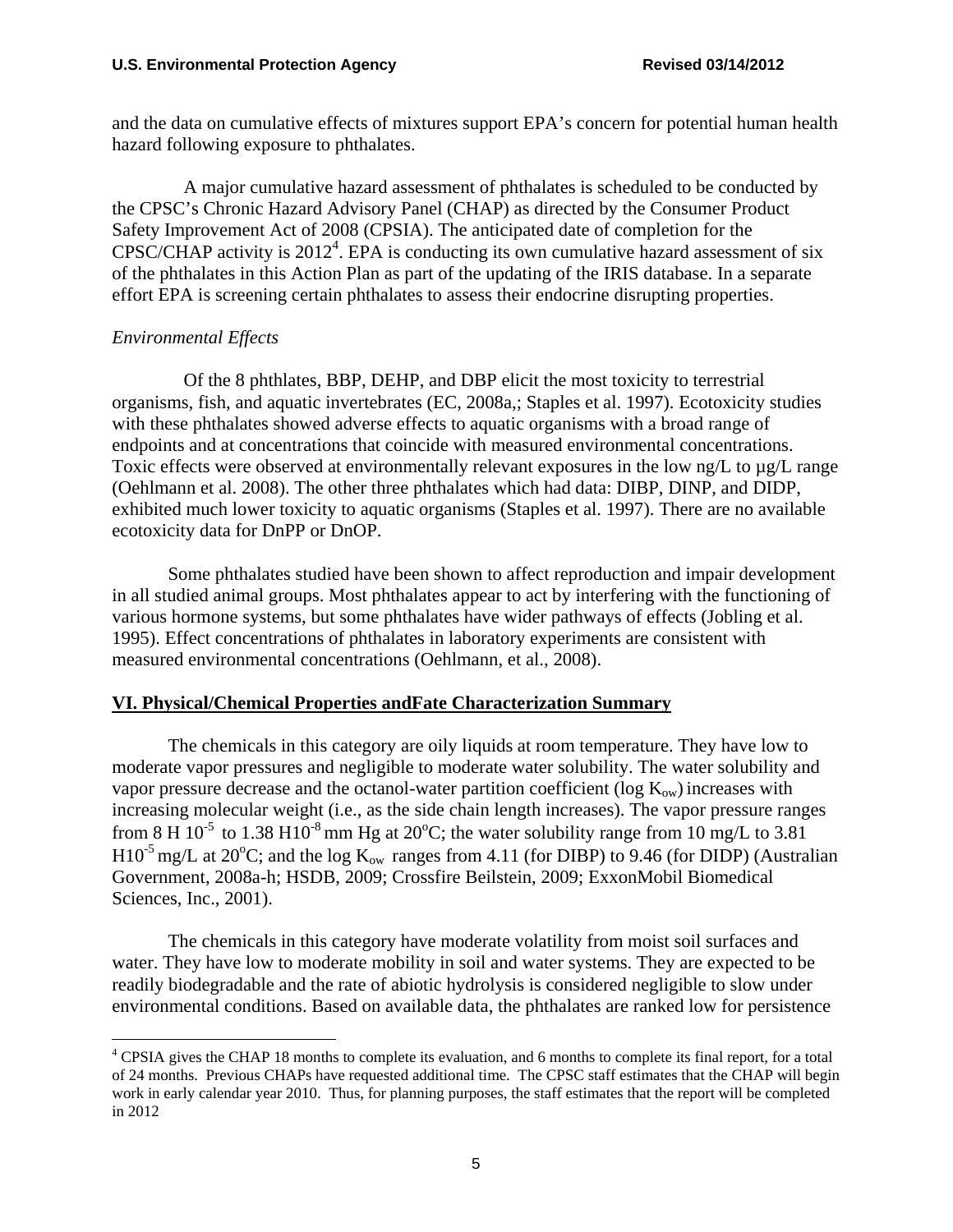and low for bioaccumulation although bioconcentration factors for DEHP in freshwater shrimp were moderate (HSDB, 2009; NITE, 2002).

#### **VII. Exposure Characterization Summary**

#### *Releases*

Phthalates are released to the environment from multiple sources including industrial releases, the disposal of manufacturing, processing and industrial wastes, municipal solid waste, land application of sewage sludge, and release from products containing phthalates. Only two (DBP and DEHP) of the 8 phthalates are listed on EPA's Toxics Release Inventory (TRI).list of toxic chemicals. The available release data for these two phthalates indicate that releases of phthalates can be expected to all primary environmental media. 2007 TRI data (EPA, 2009) for DBP and DEHP show total on-site and off-site releases of more than 336,000 pounds from 134 sites and 1,229,000 pounds from 251 sites, respectively; however, under TRI, some volume of releases are not reported by some facilities. These data also indicate that the volume of releases to particular media generally ranks in the following order (from highest to lowest release volume): land, air, water. Some facilities report relatively high releases and may create potentially high localized environmental concentrations of phthalates. Based on a comparison of TRI releases to IUR data, production and import volumes indicate that the vast majority (likely between 95% and 99.9%) of phthalates can be expected to be incorporated into plastics and other products.

#### *Human Exposure*

People may be exposed to phthalates from multiple sources, (including air, water, food, soil, sediments, and biota) and in multiple environments (including home, work, and when undergoing medical procedures) (Babich, 2004; Clausen 2004; EC, 2003 a-b; 2003-04; 2008 a-b; CPSC, 2001; 2002). The most studied population and route of exposure for this class of chemicals has been direct exposure via ingestion by small children and infants from the mouthing of toys, teethers, or other children's products made of flexible PVC (Babich, 2004; EU 2003 a,b; 2003-04; 2008 a,b; CPSC 2001, 2002). Exposures have also been shown to occur via prenatal exposures. (Adibi et al., 2004)

Medical device assessments for DEHP have been developed by FDA, Health Canada Medical Devices Bureau and the European Union Scientific Committee on Medicinal Products and Medical Devices (FDA, 2002a; Health Canada, 2002; EC 2002). The overarching conclusion is that premature infants are the population most highly exposed to phthalates via these uses. In 2002, the FDA recommended the use of alternatives to DEHP-containing medical devices for a specific list of procedures that were to be performed on high-risk individuals. Depending on the procedure, these individuals include male neonates, pregnant women who are carrying male fetuses, and peripubertal males (FDA, 2002b).

Exposure routes of concern will depend on the product and its use patterns. For example, inhalation exposure for adults and children could be of concern in vehicle interiors, particularly in summer due to elevated temperatures in vehicles given the vapor pressure range of these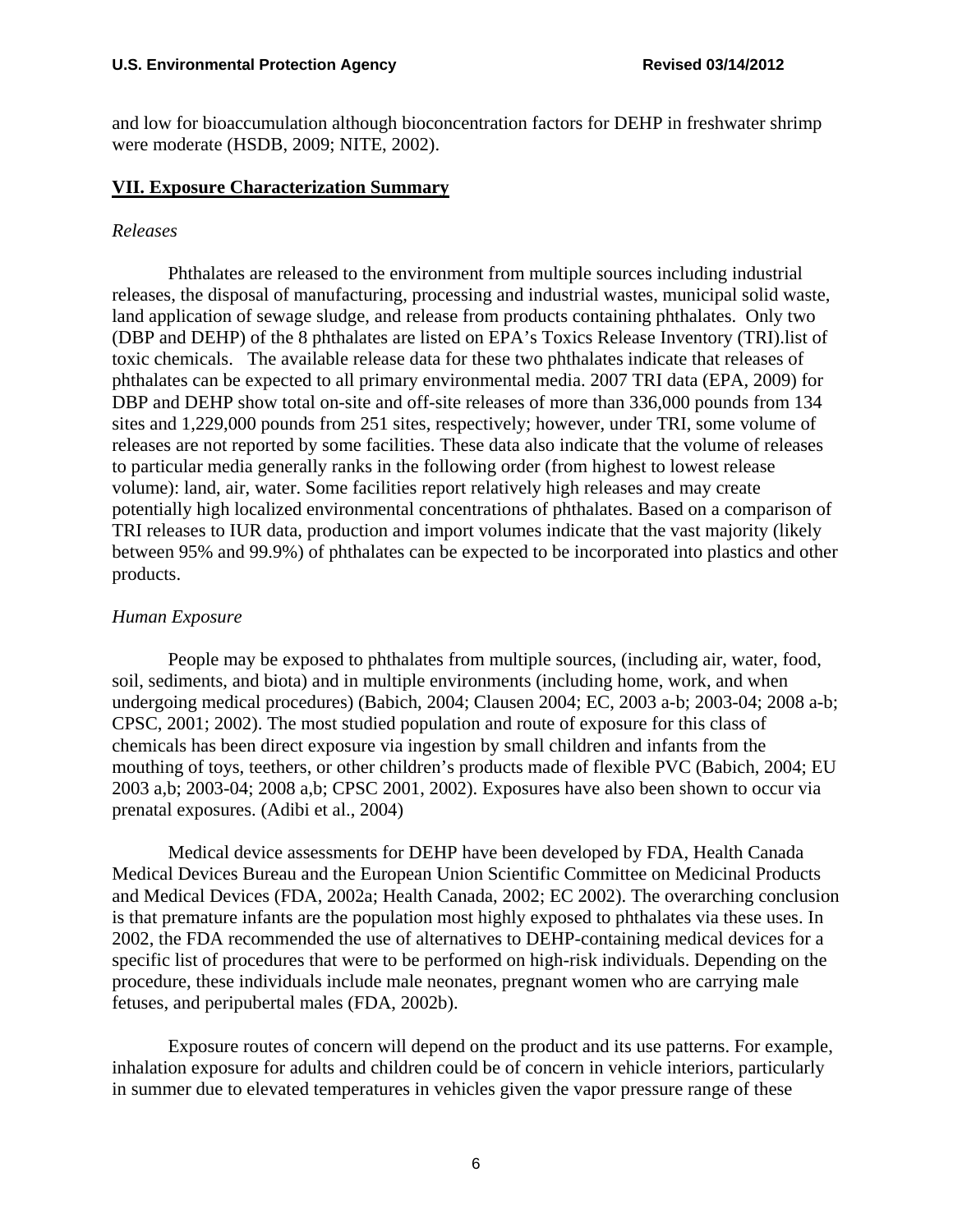chemicals (EC, 2003b; EC, 2008a; NTP-CERHR, 2003c). Exposure to phthalates can occur from releases that result from the manufacturing, processing or industrial use of phthalates as well as contamination of air, water, food, and dust from the use or disposal of products containing phthalates. The published literature indicates that the exposure sources listed from highest to lowest are: food, cosmetics, consumer products (other than toys), and toys (NTP-CERHR, 2003 a-e, 2006; HSDB, 2009). There are limited data on the migration of phthalate from plasticized PVC into environmental media. However, due the total volume of plasticized PVC produced, it is possible that PVC or other polymer/polymeric-like materials containing phthalates may be long-term and dispersive sources of human and environmental exposures to phthalates.

Data from the NHANES (CDC, 2009) indicates widespread exposure of the general population to phthalates. Biomonitoring data from amniotic fluid and urine have demonstrated that humans are exposed to phthalates *in utero*, as infants, during puberty, and in adult life, and that people are exposed to several phthalates at once. For example, NHANES detected a DEHP urinary metabolite in 78% of the 2541 samples tested with women having a higher exposure than men (CDC, 2009). Children have been reported as having the highest exposures; specifically to DEHP, DBP, BBP and DnOP.

Available information indicates that workers may be exposed to phthalates by inhalation and dermal routes, with the dermal route seeming to be more prevalent. The Occupational Safety and Health Administration (OSHA) has established Permissible Exposure Limits (PELs) of 5  $mg/m<sup>3</sup>$  time-weighted average (TWA) for both DBP and DEHP (OSHA, 2006). According to the IUR data, industrial workers exposed to these phthalates number in the thousands.

# *Environmental Exposure*

Due to their pervasive use and release, as well as the propensity for global transport of plastics, many of which contain phthalates, phthalates are found in most environmental media, for example ambient air, surface water, soil, sediment, etc (EC, 2003a-b; 2008a-b; NTP-CERHR, 2003 a-e; 2006). Aquatic organisms, fish and terrestrial animals have evident exposure to DEHP (EC 2008a; Staples et al. 1997).

# **VIII. Risk Management Considerations**

Phthalate exposures can produce a variety of adverse effects in laboratory animals; especially on the development of the male reproductive system, and therefore there are implications for human health. Animal data on the cumulative effect of mixtures of several phthalates showed an increase in the reproductive effects in the organism exposed. Phthalates are produced in high volume and they are used in numerous industrial and consumer products. Phthalates appear in biomonitoring surveys, such as NHANES, that provide evidence of widespread human exposure. Phthalates are also found in the environment and wildlife species. EPA is concerned with phthalates based on toxicity, particularly to the development of the male reproductive system, prevalence in the environment, widespread use and human exposure and recent work focusing on the potential cumulative effect of mixtures of phthalates.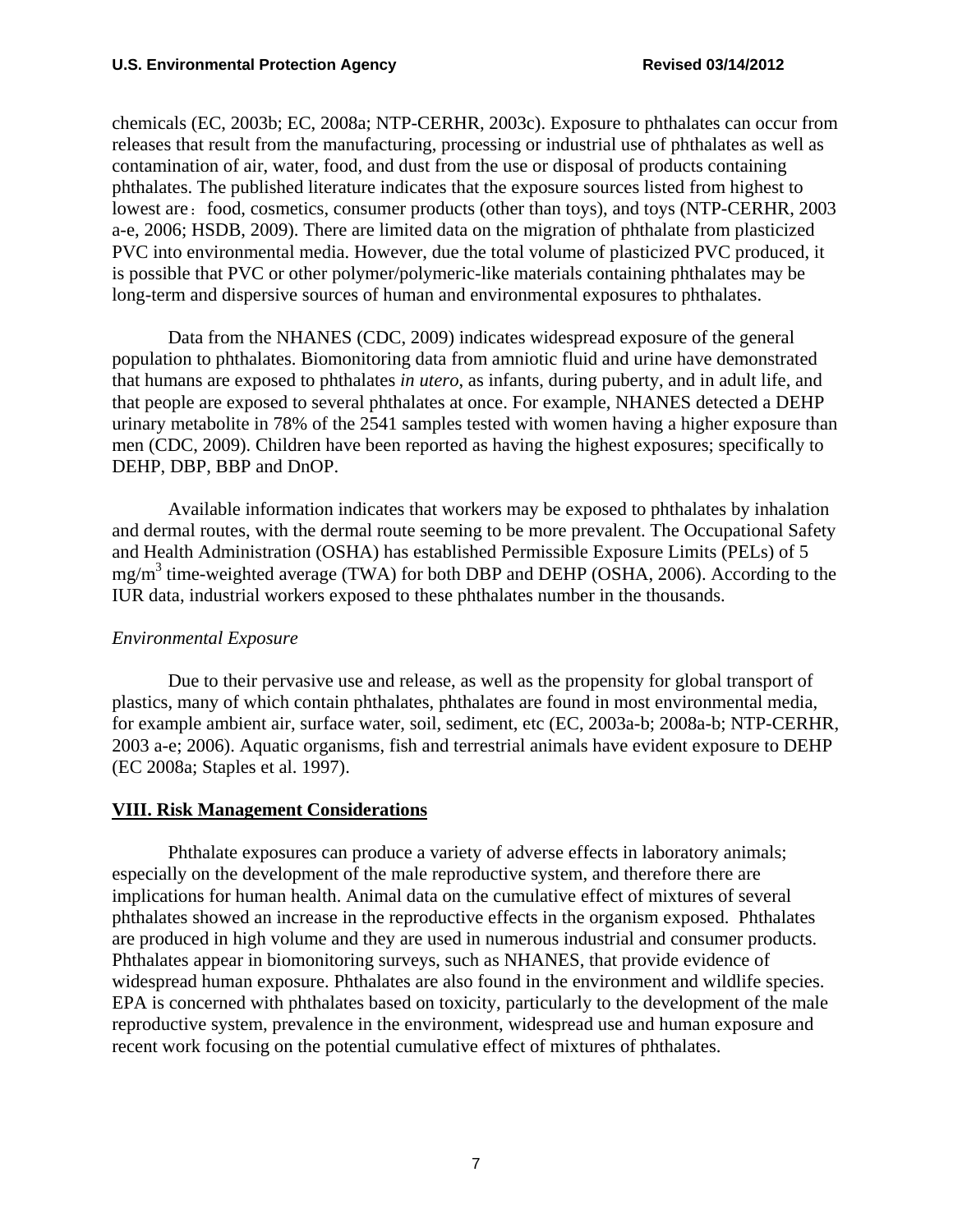# *Potential Impacts on Children*

Phthalate exposures are a potential concern for children's health. In animal studies, exposure to phthalates during fetal development results in adverse effects on the male reproductive system. The timing of exposure is critical to the severity of effects. The fetus is the most sensitive life stage for male reproductive effects, and pubertal animals show effects at lower doses than those showing effects in adult animals. Children are exposed to phthalates through environmental sources (e.g., air, water, food) as well as consumer products (e.g., toys).. Children's estimated exposures are often greater than those in adults which may be due to increased intakes of food, water, and air on a bodyweight basis, as well children's unique exposure pathways such as mouthing of objects and ingestion of non-food items. The 1999-2000 and 2001-2002 biomonitoring data in the *Third National Report on Human Exposure to Environmental Chemicals* demonstrate that children have the highest exposures to phthalates of all groups monitored, and other biomonitoring data indicate *in utero* exposures to phthalates (CDC, 2005). Given the well-characterized health effects of phthalate exposure in animals in conjunction with the demonstrated widespread phthalate exposure in children, EPA believes that the cumulative health risks of phthalates should be assessed to determine what actions are warranted to insure protection of children's health from this group of chemicals.

### *Existing Risk Management Activities*

### Federal Government

The federal government both regulates and continues to study phthalates. Federal entities involved in phthalate management and research include:

*Consumer Products Safety Commission (CPSC)* **–** Among other provisions, the Consumer Product Safety Improvement Act of 2008 (CPSIA) banned the use of six phthalates in toys and child care articles at concentrations greater than 0.1 percent: DEHP, DBP, BBP, DINP, DIDP and DnOP. The use of three of these banned phthalates, DINP, DIDP, and DnOP may be reinstituted by CPSC pending review by the Chronic Hazard Advisory Panel. The CPSIA tasks the CPSC with appointing a Chronic Hazard Advisory Panel and examining the cumulative health risks of phthalates and phthalate substitutes. The CHAP will recommend to the Commission whether to continue the ban of DINP, DIDP, and DnOP and whether any other phthalates or phthalate substitutes should be banned.

*Food and Drug Administration (FDA)* – The FDA regulates phthalates in food contact substances (such as plastic wrap), cosmetics, pharmaceuticals and medical devices. FDA announced in June 2008 that it is conducting a comprehensive inventory of regulated products that contain phthalate and is reviewing available use and toxicology information associated with phthalate exposure from FDA regulated products to better characterize any potential risk from these uses.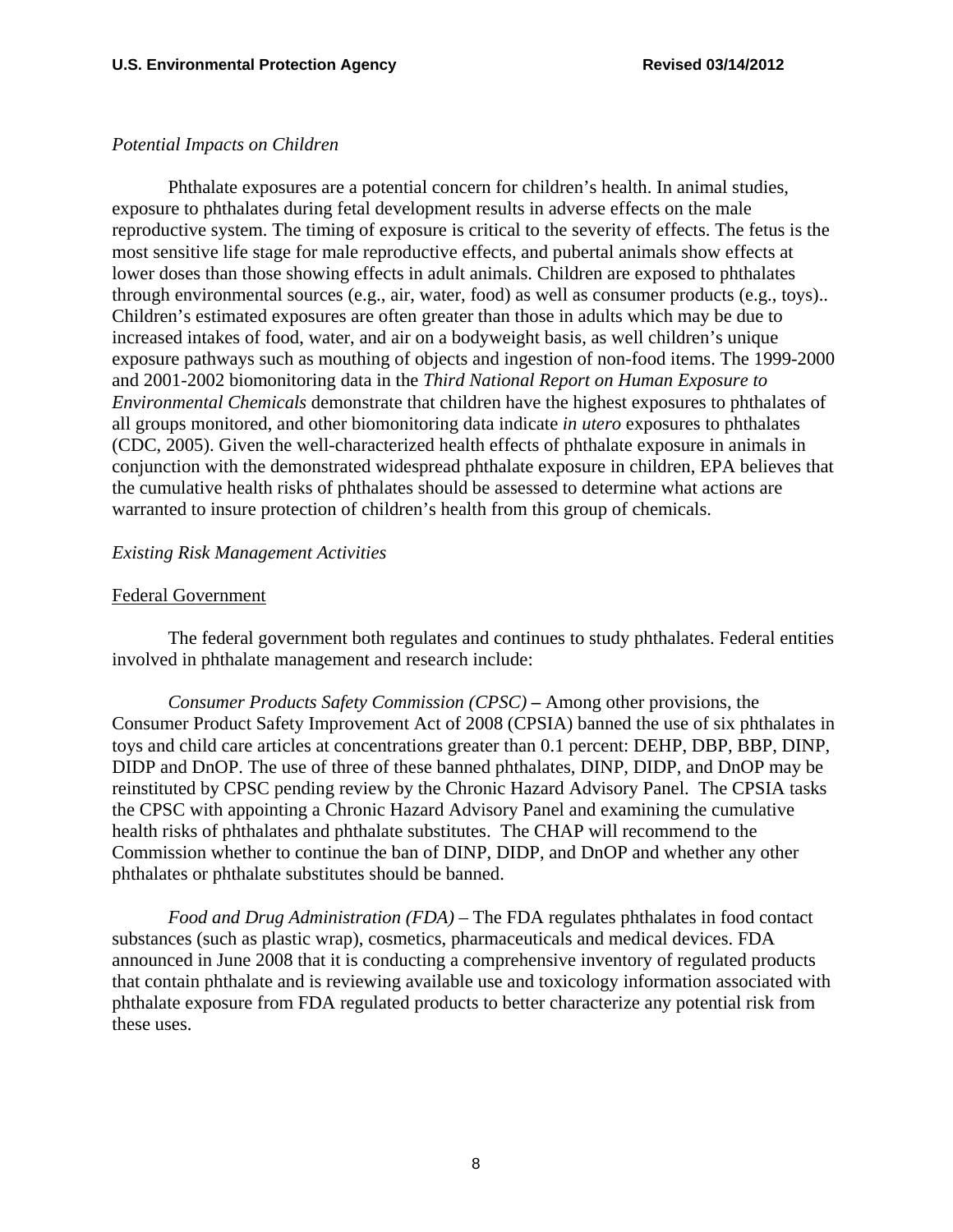*Environmental Protection Agency (EPA)* **–** Existing EPA Actions affecting phthalates include:

- DEHP is regulated under the Safe Drinking Water Act. The highest concentration allowed, the maximum contaminant level (MCL), is 0.006 mg/L.
- DEHP and DBP are listed as hazardous air pollutants under the Clean Air Act.
- Under the Resource Conservation and Recovery Act (RCRA), phthalates are regulated as a hazardous waste if discarded as a commercial chemical product.
- DBP and DEHP are reportable to the Toxic Release Inventory (TRI) under section 313 of the Emergency Planning and Community Right-to-know Act (EPCRA).
- BBP, DBP and DEHP are included in the first group of 67 chemicals to be screened as part of the Endocrine Disruptor Screening Program (EDSP).
- Phthalates that are listed on the TSCA Inventory are subject to TSCA section  $8(e)$ Inventory Update Reporting (IUR) requirements, including production and use information for sites having production volumes of at least 25,000lbs/yr. All eight Phthalates (10 CASRNs) included in this Action Plan are listed on the TSCA Chemical Substance Inventory.
- In 1989, EPA entered an Enforceable Consent Agreement under TSCA section 4 with six companies to perform certain chemical fate and environmental effects on certain Alkyl Phthalates (54 FR 618).
- In 2001, under the voluntary HPV Challenge Program, the Phthalate Esters Panel Testing Group of the American Chemical Council sponsored a phthalates ester category. The panel has submitted to EPA robust study summaries or other information for 26 phthalates, including several of those being considered in this Action Plan (BBP, DEHP, DINP, DIDP and DnOP)

# **State Governments**

California, Vermont and Washington have established standards for the content of certain phthalates in children's articles. California prohibits the manufacture, sale, or distribution in commerce of any toy or child-care article that contains DEHP, DBP, or BBP at greater than 0.1% and of any toy or child-care article, intended for use by children under three years of age that can be mouthed, that contains DINP, DIDP or DnOP at greater than 0.1%. Vermont prohibits the manufacture, sale, or distribution in commerce of any toy or child-care article intended for use by a child younger than three years old that contains DEHP, DBP, or BBP in concentrations greater than 0.1% and of any toy or child-care article intended for use by a child under three years of age that can be placed in the mouth and that contains DINP, DIDP, or DnOP in concentrations greater than 0.1% (CRS, 2008).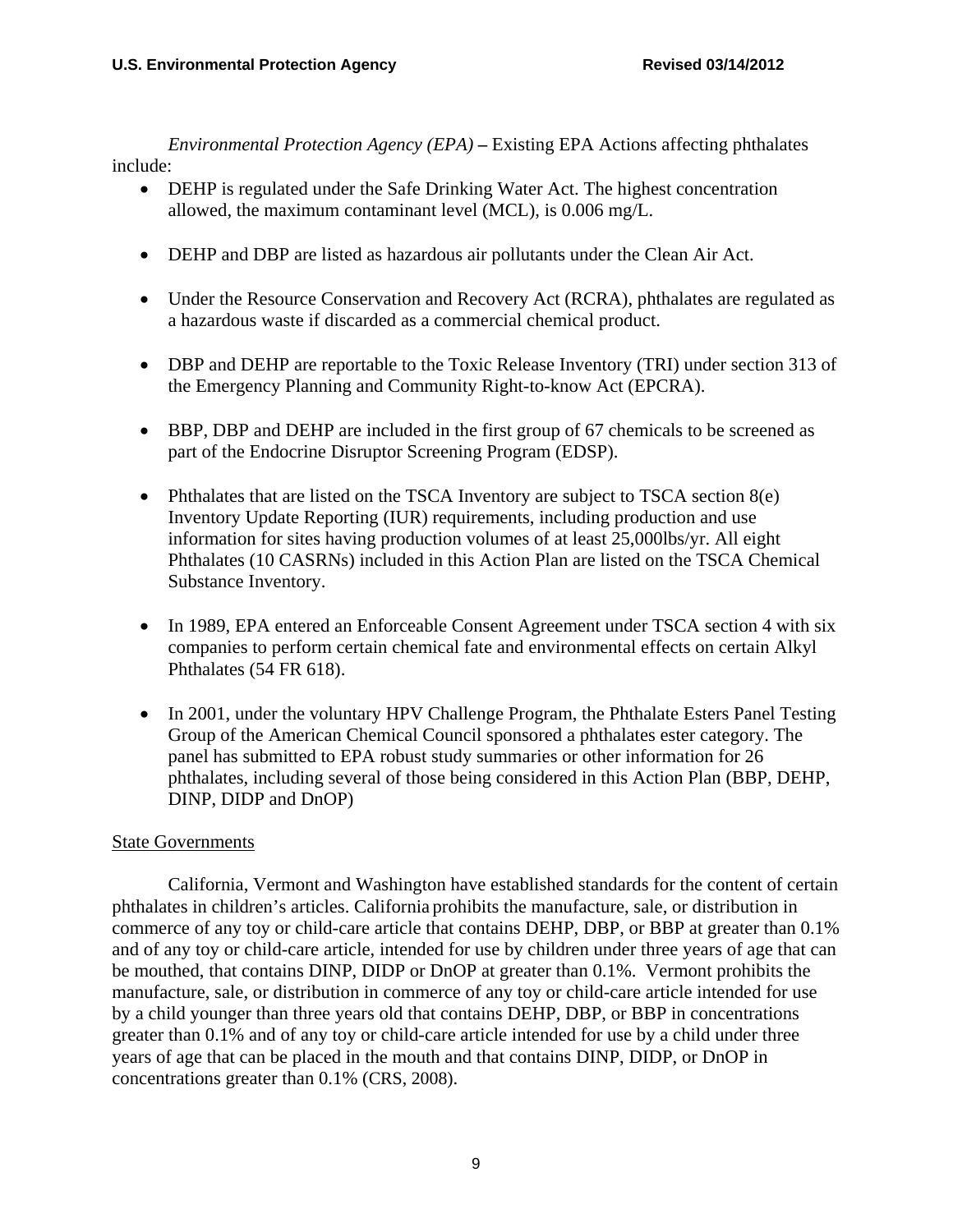As part of a statute concerning chemicals in children's products generally, Washington prohibits a manufacturer, wholesaler, or retailer from manufacturing, knowingly selling, offering for sale, or distributing for sale or for use in the state a children's product or product component containing phthalates (DEHP, DBP, BBP, DINP, DIDP, DnOP) individually or in combination, at a concentration exceeding 0.1% by weight (CRS, 2008). Other States such as Hawaii have introduced legislation to prohibit the manufacture, sale, or distribution of certain toys and child care articles containing certain types of phthalates (Hawaii House of Representatives, 2009; CRS, 2008)

#### Foreign Governments

A number of nations have taken steps to manage risk associated with phthalates or further assess those risks. For example, in 2005, the European Commission banned DEHP, DBP and BBP in all toys and childcare articles (Directive 2005/84/EC). DINP, DIDP and DnOP were banned from use in toys and childcare articles, if they can be put in the mouth by children. Canada proposed in June, 2009 to harmonize their phthalate requirements with those already in effect in the EU and U.S., ensuring the same level of protection as children in the U.S. and the EU (Canada Consumer Product Safety Act). In 2006, the Australian Government declared the phthalates DEHP, DIDP, DMP, DINP, DBP, BBP, DnOP, DEP and bis(2-methylethyl) phthalate as Priority Existing Chemicals and initiated public risk assessments for these phthalates. Phase 1 the development of the public health hazard assessments was concluded in 2008 (Australian Government, 2008a-h). Phase 2 the development of the risk assessments is currently in progress (Australian Government, 2009).

# *Risk Management Approach*

Phthalates are used in products that are subject to EPA, FDA, and the CPSC. People may be exposed to phthalates from a variety of product uses, as well as from industrial releases and environmental exposures; these exposure pathways should be assessed together to appropriately characterize exposures and avoid underestimating risk. The assessment of combined exposure is important to determine the potential impacts of these chemicals. Focusing individually on these phthalates would likely underestimate their impact since they appear to produce similar adverse effects. Also, many phthalates are interchangeable in their uses as plasticizers for flexible PVC products, so restrictions on one could simply shift use to another of similar toxicity. Given this cumulative impact, the management of the risk from combined exposure requires a coordinated approach by all three agencies, and, as appropriate, additional federal agencies. Therefore, EPA intends to work closely with CPSC and FDA to address the range of exposures.

In assessing potential restrictions on certain phthalates, EPA plans to weigh the relative toxicity and feasibility of other phthalate substitutes. Identification of safer and affordable nonphthalate substitutes will be an important consideration in any action that would restrict the use of these chemicals.

# **IX. Next Steps**

On the basis of existing information, the Agency believes that the following regulatory actions would be warranted to manage the risk that may be presented by the eight phthalates identified in the plan.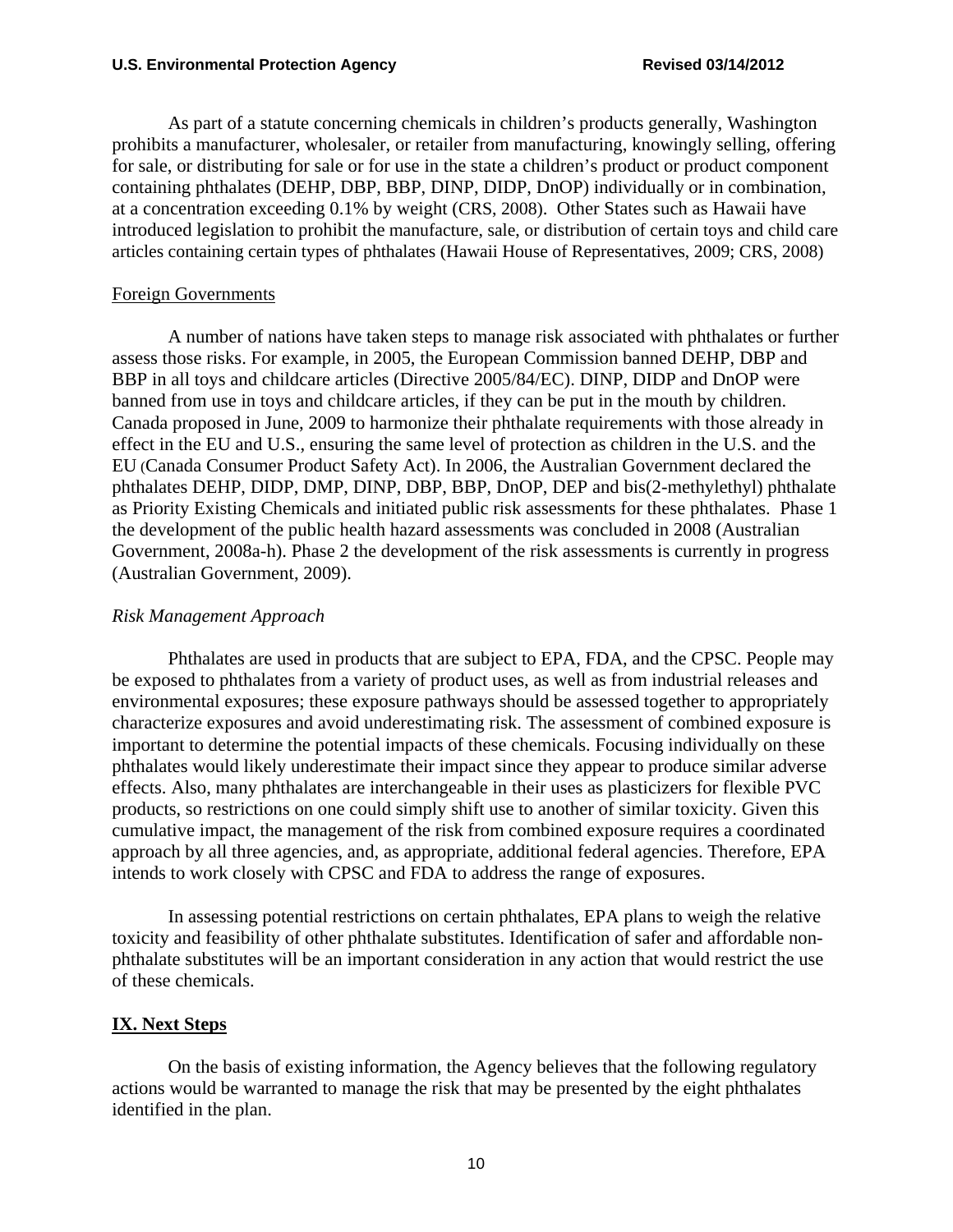EPA intends to initiate rulemaking to add the 8 phthalates to the list under TSCA section 5(b)(4). Section 5(b)(4) authorizes the EPA to compile and keep current a list of chemicals it finds present or may present an unreasonable risk of injury to health or the environment. EPA intends to publish a notice of proposed rulemaking in autumn, 2010.

EPA intends to initiate rulemaking in late 2010 to add the six phthalates not listed on the Toxics Release Inventory to that list. Only two of the eight phthalates in this Action Plan are currently on this Emergency Planning and Community Right-to-Know Act (EPCRA) section 313 list of toxic chemicals.

EPA intends to lay the groundwork to consider initiating in 2012 rulemaking under TSCA section 6(a) to regulate the eight phthalates In preparation for rulemaking, EPA intends, in cooperation with CPSC and FDA, to continue its work to more fully assess the use, exposure and substitutes for these chemicals. In its further review, EPA plans to consider the future results of the cumulative assessment that will be developed by the CPSC. The cumulative assessment approach under development by CPSC, which may be completed in 2012, as well as the ongoing review of phthalates at the FDA and the assessment for EPA's IRIS program, due to be completed in 2011, will inform EPA's determination of the extent of any future TSCA section 6 action addressing these chemicals. Depending on the nature of its final determination about the eight phthalates, EPA's potential control measures may include a ban of all or several of these chemicals. EPA expects to exercise its risk management authorities in coordination with CPSC, FDA and, as appropriate, other agencies. EPA will develop more detailed assessments to support the TSCA section 6(a) "presents or will present an unreasonable risk" findings. If these more detailed assessments indicate that a different approach to risk management is appropriate, EPA will consider additional approaches.

Before taking TSCA section 6(a) action on DnPP, EPA may consider pursuing additional rulemaking under TSCA section 5(a)(2) in late 2010 or early 2011 to require manufacturers and processors of DnPP to notify EPA before manufacturing or processing DnPP for a significant new use. The most recent Inventory Update Reporting data contains no reports of this phthalate being produced or imported into the United States, and thus it is possible that any use of DnPP may be a significant new use.

EPA intends to conduct a Design for the Environment and Green Chemistry alternatives assessment by 2012. The information developed could be used to encourage industry to move away from phthalates in a non-regulatory setting to expand risk management effects beyond whatever regulatory action might be taken under TSCA or could be used as input to a regulatory action. The alternatives assessment would build upon existing knowledge and would consider exposures for all human subpopulations, as well as environmental exposure.

As part of the Agency's efforts to address phthalates, EPA also intends to evaluate the potential for disproportionate impact on children and other sub-populations.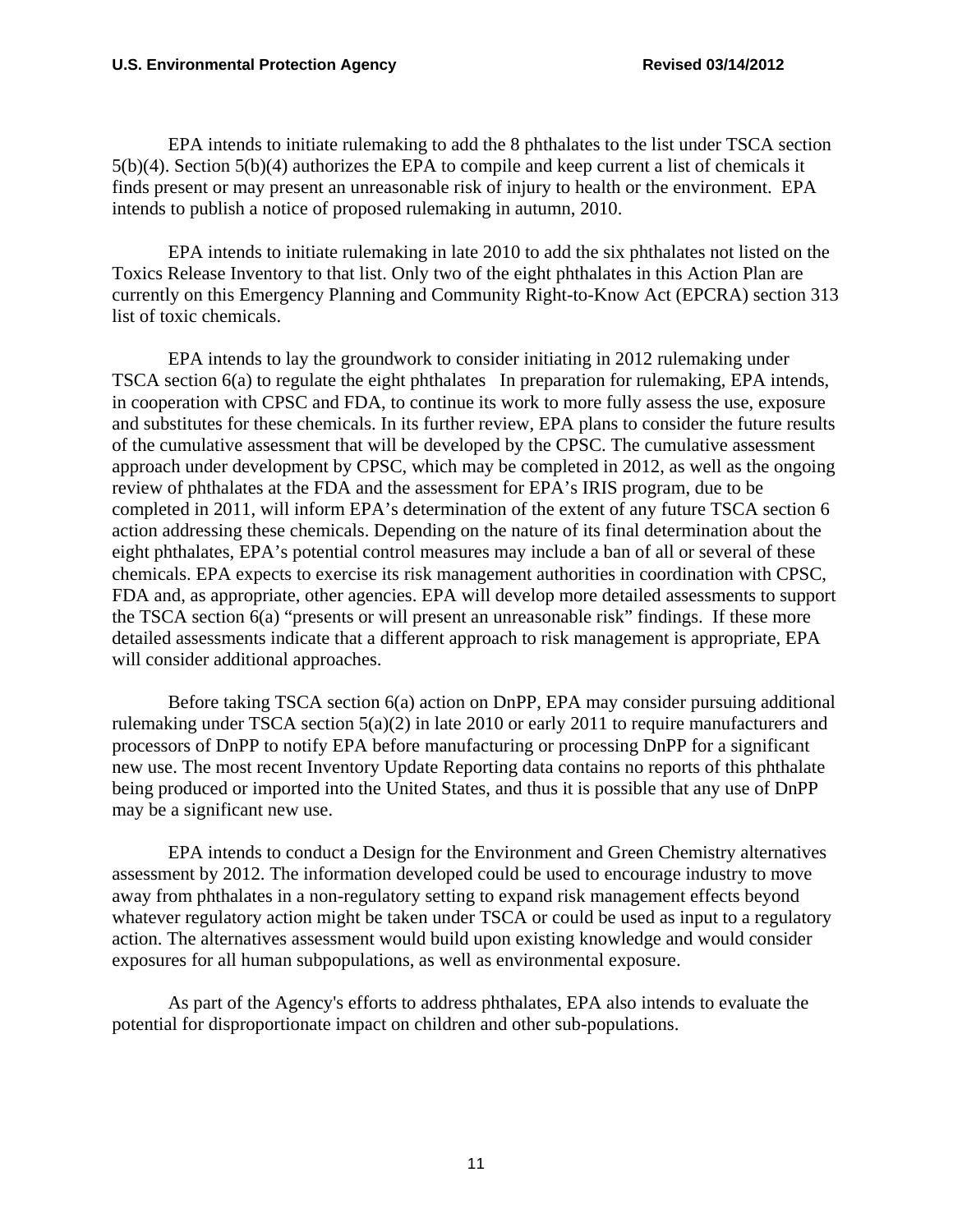#### **X. References**

 Adibi, J.; Perera, F.; Jedrychowski, W.; Camann, D.; Jacek, R.; Whyatt, R. 2003. Prenatal Exposures to Phthalates among Women in New York City and Krakow, Poland. *Environ. Health Perspect*. **2003,** *111 (14)*, 1719–1722.

 Australian Government. 2008a. *Existing Chemical Hazard Assessment Report for Butylbenzyl Phthalate*. Department of Health and Ageing, National Industrial Chemicals Notification and Assessment Scheme (NICNAS): Sydney, Australia, 2008.

http://www.nicnas.gov.au/Publications/CAR/Other/Phthalates.asp (accessed Aug 13, 2009).

 Australian Government. 2008b. *Existing Chemical Hazard Assessment Report for Dibutyl Phthalate*. Department of Health and Ageing, National Industrial Chemicals Notification and Assessment Scheme (NICNAS): Sydney, Australia, 2008.

http://www.nicnas.gov.au/Publications/CAR/Other/Phthalates.asp (accessed Aug 13, 2009).

 Department of Health and Ageing, National Industrial Chemicals Notification and Assessment Scheme (NICNAS): Australian Government. 2008c. *Existing Chemical Hazard Assessment Report for Diethylhexyl Phthalate*. Sydney, Australia, 2008

http://www.nicnas.gov.au/Publications/CAR/Other/Phthalates.asp (accessed Aug 13, 2009).

Australian Government. 2008d. *Existing Chemical Hazard Assessment Report for Diisobutyl Phthalate*. Department of Health and Ageing, National Industrial Chemicals Notification and Assessment Scheme (NICNAS): Sydney, Australia, 2008.

http://www.nicnas.gov.au/Publications/CAR/Other/Phthalates.asp (accessed Aug 13, 2009).

Australian Government. 2008e. *Existing Chemical Hazard Assessment Report for Diisodecyl Phthalate*. Department of Health and Ageing, National Industrial Chemicals Notification and Assessment Scheme (NICNAS): Sydney, Australia, 2008.

http://www.nicnas.gov.au/Publications/CAR/Other/Phthalates.asp (accessed Aug 13, 2009).

Australian Government. 2008f. *Existing Chemical Hazard Assessment Report for Diisonoyl Phthalate*. Department of Health and Ageing, National Industrial Chemicals Notification and Assessment Scheme (NICNAS):Sydney, Australia, 2008.

http://www.nicnas.gov.au/Publications/CAR/Other/Phthalates.asp (accessed Aug 13, 2009).

 Australian Government. 2008g. *Existing Chemical Hazard Assessment Report for Di-n-octyl Phthalate*. Department of Health and Ageing, National Industrial Chemicals Notification and Assessment Scheme (NICNAS): Sydney, Australia, 2008.

http://www.nicnas.gov.au/Publications/CAR/Other/Phthalates.asp (accessed Aug 13, 2009).

 Australian Government. 2008h. *Phthalates Hazard Compendium. A Summary of Physicochemical and Human Health Hazard Data for 24 Ortho-Phthalate Chemicals*. Department of Health and Ageing, National Industrial Chemicals Notification and Assessment Scheme (NICNAS): Sydney, Australia, 2008. www.nicnas.gov.au/Publications/CAR/Other/Phthalates.asp (accessed Aug 13, 2009).

 Department of Health and Ageing, National Industrial Chemicals Notification and Assessment Scheme (NICNAS): Australian Government. 2009. NICNAS *Existing Chemicals Information Sheet: Phthalates December 2009.*  Sydney, Australia, 2009.

http://www.nicnas.gov.au/Publications/Information\_Sheets/Existing\_Chemical\_Information\_Sheets/ECIS\_Phthalate \_PDF.pdf (accessed Dec 28, 2009).

 from Children's Products. *Regul. Toxicol. Pharmacol.* **2004,** *40 (2)*, 151–167. Babich, M.; Chen, S.; Greene, M.; Kiss, C.; et al. 2004. Risk Assessment of Oral Exposure to Diisononyl Phthalate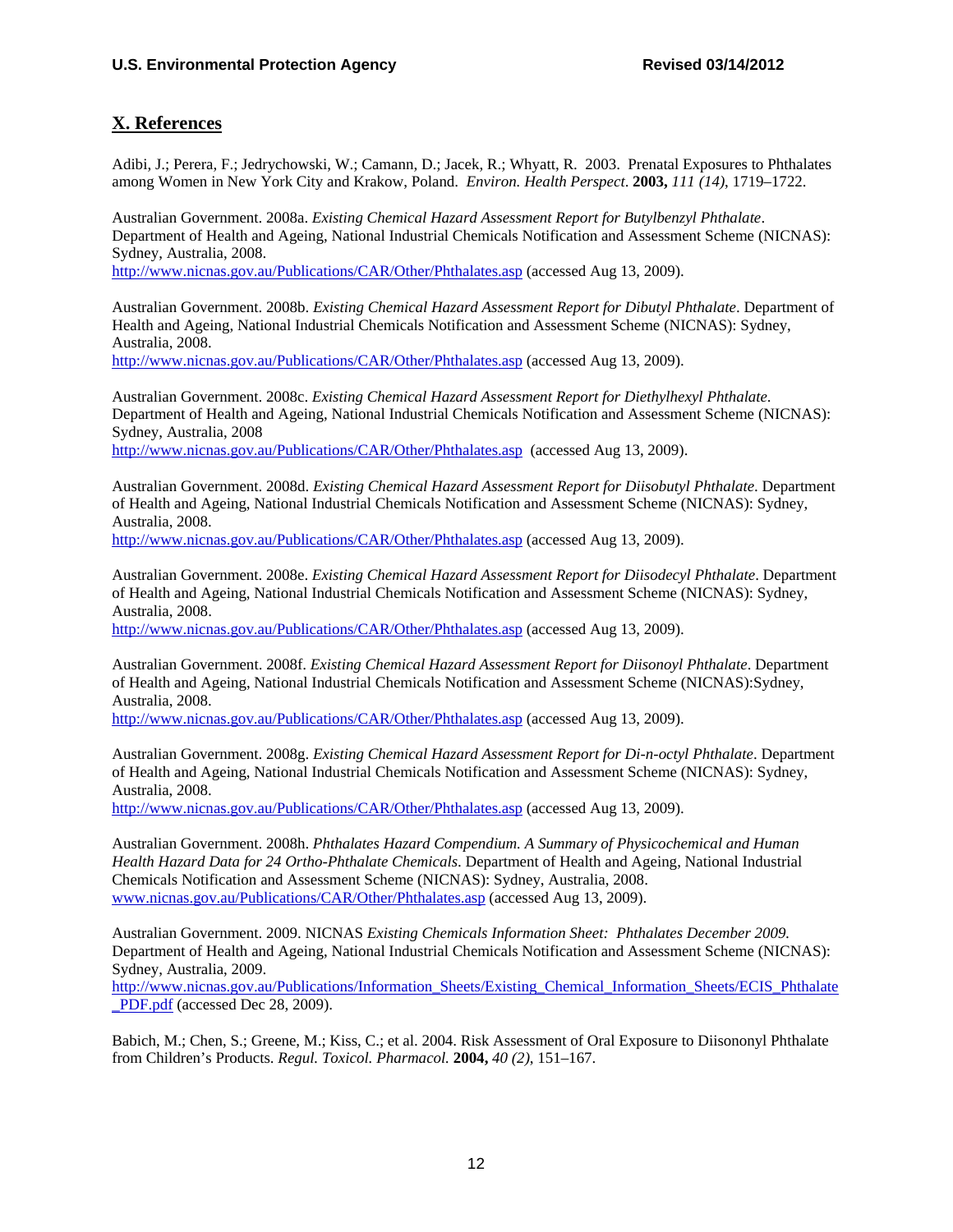#### U.S. Environmental Protection Agency **Revised 03/14/2012**

 Biron, M. Phthalate Ousting: Not So Easy But Some Alternatives are Viable. SpecialChem. http://www.specialchem4polymers.com/resources/print.aspx?id=3980 (accessed Oct 14, 2009).

CDC. 2005. Centers for Disease Control and Prevention. *Third National Report on Human Exposure to Environmental Chemicals*. http://www.cdc.gov/exposurereport/. July 2005.

 Chalecki, Z.; Guibe-Jampel, E. 1997. Lipozyme-Mediated Regioselective Esterification of Isosorbide under Solvent-Free Conditions. *Synth. Commun*. **1997,** *27(22)*, 3847–3852.

Clausen, P. A.; Hansen, V.; Gunnarsen, L.; Afshari, A. 2004. Emission of Di-2-ethylhexyl Phthalate from PVC Flooring into Air and Uptake in Dust: Emission and Sorption Experiments in FLEC and CLIMPQA. *Environ. Sci. Technol*. **2004,** *38*, 2531–2537.

CPSC. 2001. U.S. Consumer Product Safety Commission. Chronic Hazard Advisory Panel on Diisononyl Phthalate (DINP). Directorate of Health Sciences: Bethesda, MD 20814.

 Screening of Toys for PVC and Phthalates Migration. CPSC. 2002. U.S. Consumer Product Safety Commission. Memorandum to Marilyn L. Wind from S.B. Chen.

 Crossfire Beistein Database. 2009. Elsevier Information Systems GmbH. Frankfurt, Germany. http://www.info.crossfirebeilstein.com/

CRS. 2008 Congressional Research Service. *CRS Report to Congress Phthalates in Plastics and Possible Human Health Effects*, Updated July 29, 2008. http://www. policyarchive.org/bitstream/handle/10207/19121/RL34572\_20080729.pdf?sequence=2 (accessed Dec 28, 2009).

EC. 2002. European Commission. Opinion on Medical Devices Containing DEHP Plasticised PVC; Neonates and Other Groups Possibly at Risk from DEHP Toxicity. 26 September 2002. Scientific Committee on Medicinal Products and Medical Devices. http://ec.europa.eu/health/ph\_risk/committees/scmp/documents/out43\_en.pdf.

 *10-Branched Alkyl Esters, C9-Rich And Di-"Isononyl" Phthalate (DINP), CAS-Nos. 68515-48-0, 28553-12-0.* Vol. EC. 2003a. European Commission. *European Union Risk Assessment Report: 1,2-Benzenedicarboxylic Acid, Di-C8-* 35; EUR 20784EN; Office for Official Publications of the European Communities: Luxembourg, 2003.

EC. 2003b. European Commission. *European Union Risk Assessment Report: 1,2-Benzenedicarboxylic Acid, Di-C9- 11-Branched Alkyl Esters, C10-Rich And Di-"Isodecyl" Phthalate (DIDP), CAS-Nos 68515-49-1 and 26761-40-0*. Vol. 36; EUR 20785EN; Office for Official Publications of the European Communities: Luxembourg, 2003.

EC. 2003-04. European Commission. *European Union Risk Assessment Report: Dibutyl Phthalate, CAS-No. 84-74- 2*. Vol. 29; EUR 19840EN; Office for Official Publications of the European Communities: Luxembourg, 2003-04.

EC. 2008a. European Commission. *European Union Risk Assessment Report Bis(2-Ethylhexyl) Phthalate (DEHP), CAS-No. 117-81-7*. Vol. 80; EUR 23384EN; Office for Official Publications of the European Communities: Luxembourg, 2008.

EC. 2008b. European Commission. *European Union Risk Assessment Report Benzyl Butyl Phthalate (BBP), CAS-No. 85-68-7.* Vol. 76; EUR 22773EN; Luxembourg: Office for Official Publications of the European Communities, 2008.

ECPI. 2009. European Council for Plasticisers and Intermediates. DIBP—A Specialty Plasticiser. http://www.dibpfacts.com/ (accessed Dec 9, 2009).

EPA. 2006. U.S. Environmental Protection Agency. Inventory Update Reporting (IUR): Non-Confidential 2006 TSCA Inventory Update Rule (IUR) Records. http://cfpub.epa.gov/iursearch/index.cfm?s=chem. (accessed Dec 9, 2009).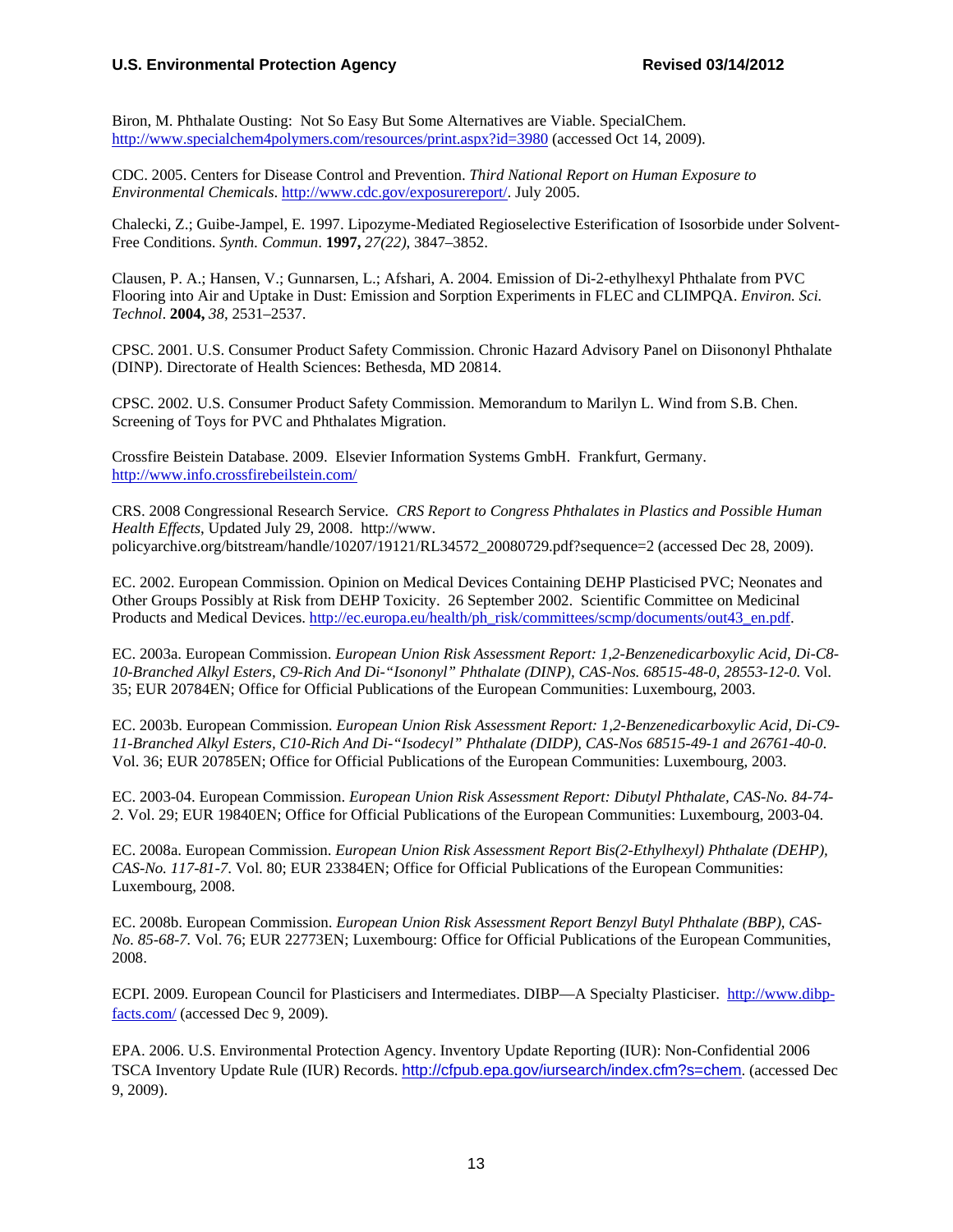EPA. 2009. U.S. Environmental Protection Agency. Toxics Release Inventory (TRI) Program: Get TRI Data and Tools. 2007 Public Data Release, Released March 14, 2009. http://www.epa.gov/tri/tridata/index.htm#pdr. (accessed Dec 9, 2009).

ExxonMobil Biomedical Sciences, Inc. 2001. *Robust Summary and Test Plan for the Phthalate Esters Category*. Dec 10, 2001. http://www.epa.gov/chemrtk/pubs/summaries/benzene/c13467tc.htm (accessed Aug 13, 2009).

FDA. 2002a. U.S. Food and Drug Administration. Safety Assessment of Di(2-ethylhexyl)phthalate (DEHP) Released from PVC Medical Devices. 2002. Center for Devices and Radiological Health. http://www.fda.gov/downloads/MedicalDevices/DeviceRegulationandGuidance/GuidanceDocuments/UCM080457. pdf (accessed Dec 9, 2009).

 FDA 2002b. U.S. Food and Drug Administration. FDA Public Health Notification: PVC Devices Containing the Plasicizer DEHP. July 12, 2002. Med Watch, HF-2 Fishers Lane, Rockville, MD 20857. 2002. http://www.fda.gov/MedicalDevices/Safety/AlertsandNotices/PublicHealthNotifications/ucm062182.htm

Gray L.E. Jr, Wilson V.S., Stoker T., Lambright C., Furr J., Noriega N., Howdeshell K., Ankley GT, Guillette L. 2006. Adverse effects of environmental antiandrogens and androgens on reproductive development in mammals. Int J Androl. Feb;29(1):96-104; discussion 105-8. Review.

Hawaii House of Representatives. 2009. Twenty-fifth Legislature, House Bill No. 796. http://www.capitol.hawaii.gov/session2009/bills/HB796\_.pdf (accessed Dec 28, 2009).

Health Canada. 2002. DEHP in Medical Devices: An Exposure and Toxicity Assessment. Medical Devices Bureau Therapeutic Products Directorate, Health Products & Foods Branch, Health Canada, July 2001; Revised: February 2002. http://www.hc-sc.gc.ca/dhp-mps/alt\_formats/hpfb-dgpsa/pdf/md-im/sapdehp\_rep\_gcsdehp\_rap\_2001-04-26 eng.pdf (accessed Dec 22, 2009).

Hotchkiss A..K, Parks-Saldutti L..G, Ostby .J.S, Lambright C., Furr .J, Vandenbergh J.G., Gray L.E. Jr. 2004. A mixture of the "antiandrogens" linuron and butyl benzyl phthalate alters sexual differentiation of the male rat in a cumulative fashion. Biol Reprod. 71(6):1852-61.

Howdeshell KL, Furr J, Lambright CR, Rider CV, Wilson VS, Gray LE Jr. 2007. Cumulative effects of dibutyl phthalate and diethylhexyl phthalate on male rat reproductive tract development: altered fetal steroid hormones and genes. Toxicol Sci. Sep;99(1):190-202.

 Howdeshell K.L., Rider C.V., Wilson V.S., Gray L.E. Jr. 2008a. Mechanisms of action of phthalate esters, individually and in combination, to induce abnormal reproductive development in male laboratory rats. Environ Res. Oct;108(2):168-76. Review.

Howdeshell K.L., Wilson V.S., Furr J., Lambright C.R., Rider C.V., Blystone C.R., Hotchkiss A.K., Gray L.E. Jr. 2008b. A mixture of five phthalate esters inhibits fetal testicular testosterone production in the sprague-dawley rat in a cumulative, dose-additive manner. Toxicol Sci. Sep;105(1):153-65.

HSDB. 2009. Hazardous Substance Data Bank. U.S. National Library of Medicine TOXNET System. http://toxnet.nlm.nih.gov/cgi-bin/sis/htmlgen?HSDB (accessed Aug 13, 2009).

 Huang, P. C.; Kuo, P. L.; Chou, Y. Y.; Lin, S. J.; Lee, C. C. 2009. Association between prenatal exposure to phthalates and the health outcome of newborns. *Environ. Int.* **2009,** *35(1)*, 14–20.

 Jobling, S.; Reynolds, T.; White, R.; Parker, M. G.; Sumpter, J. P. 1995. A Variety of Environmentally Persistent Chemicals, including Some Phthalate Plasticizers, Are Weakly Estrogenic. *Environ. Health Perspect.* **1995,** *103*, 582–587.

NAS. 2008. National Academy of Sciences. Phthalates and Cumulative Risk Assessment; The Tasks Ahead. Dec 2008. http://dels.nas.edu/dels/rpt\_briefs/phthalates\_final.pdf (accessed Dec 9, 2009).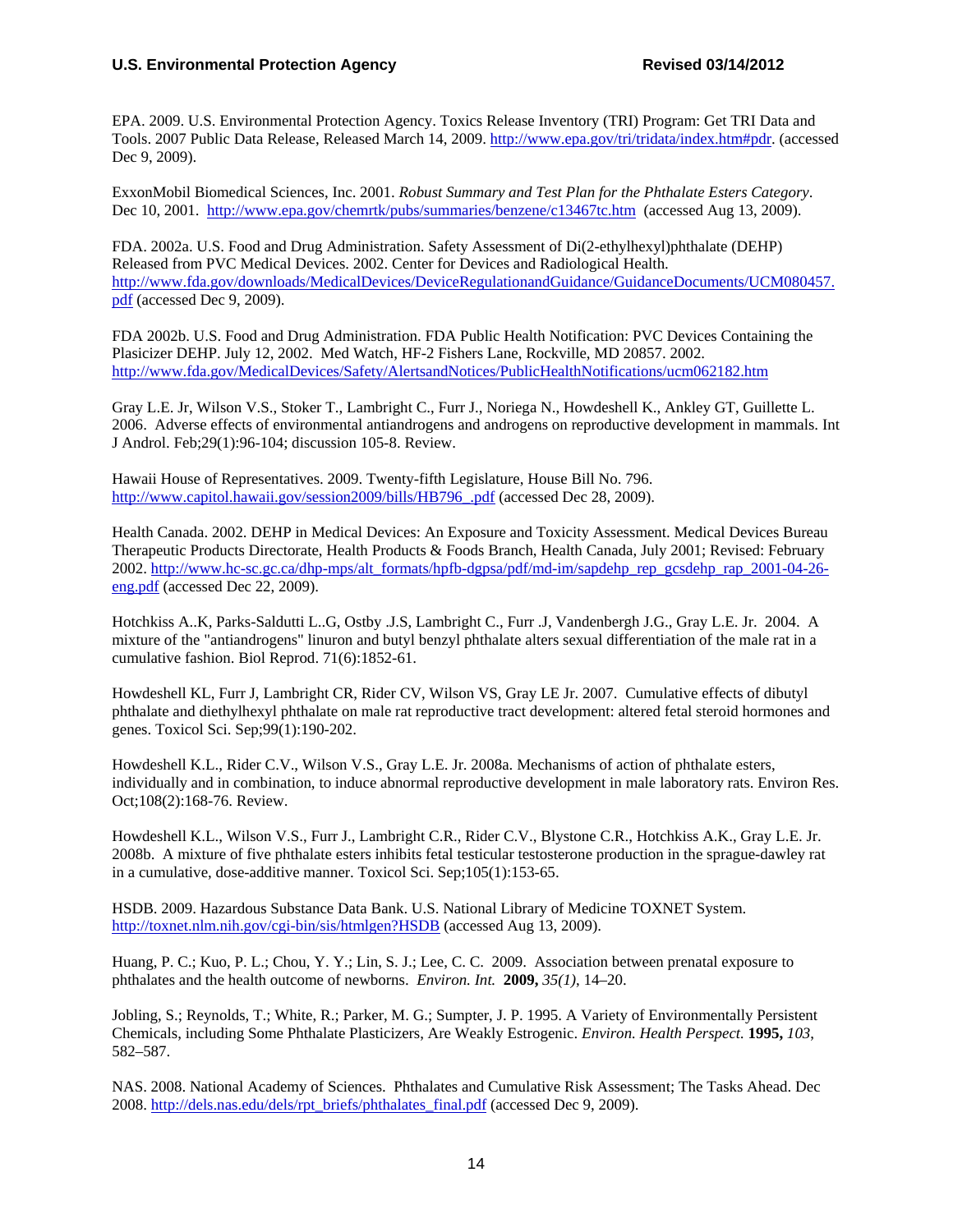NITE. 2002. National Institute of Technology and Evaluation (Japan). Biodegradation and Bioaccumulation of the Existing Chemical Substances under the Chemical Substances Control Law. http://www.safe.nite.go.jp/english/kizon/KIZON\_start\_hazkizon.html (accessed Aug 13, 2009).

 Pub. No. 03-4488; U.S. Department of Health and Human Services, May 2003. NTP-CERHR. 2003a. National Toxicology Program - Center for the Evaluation of Risks to Human Reproduction. *Monograph on the Potential Human Reproductive and Developmental Effects of Di-n-Octyl Phthalate (DnOP);* NIH

NTP-CERHR. 2003b. National Toxicology Program - Center for the Evaluation of Risks to Human Reproduction. *Monograph on the Potential Human Reproductive and Developmental Effects of Di-n-Hexyl Phthalate (DnHP);*  NIH Pub. No. 03-4489; U.S. Department of Health and Human Services, May 2003.

NTP-CERHR. 2003c. National Toxicology Program - Center for the Evaluation of Risks to Human Reproduction. *Monograph on the Potential Human Reproductive and Developmental Effects of Di-Isodecyl Phthalate (DIDP);*  NIH Pub. No. 03-4485; U.S. Department of Health and Human Services, April 2003.

NTP-CERHR. 2003d. National Toxicology Program - Center for the Evaluation of Risks to Human Reproduction. *Monograph on the Potential Human Reproductive and Developmental Effects of Di-Isodecyl Phthalate (DIDP);*  NIH Pub. No. 03-4485; U.S. Department of Health and Human Services, April 2003.

 Pub. No. 03-4487; U.S. Department of Health and Human Services, March 2003. NTP-CERHR. 2003e. National Toxicology Program - Center for the Evaluation of Risks to Human Reproduction. *Monograph on the Potential Human Reproductive and Developmental Effects of Butyl Benzyl Phthalate (BBP);* NIH

 *(DEHP);* NIH Pub. No. 06-4476; U.S. Department of Health and Human Services, March 2006. NTP-CERHR. 2006. National Toxicology Program - Center for the Evaluation of Risks to Human Reproduction. *Monograph on the Potential Human Reproductive and Developmental Effects of Di-(2-ethylhexyl) Phthalate* 

 M.; Paull, G. C.; Van Look, K. J. W.; Tyler, C. R. 2008. A Critical Analysis of the Biological Impacts of Plasticizers on Wildlife. *Philos. Trans. R. Soc*., *B: Biol. Sci.* **2008,** *364(1526)*, 2047–2062. Oehlmann, J.; Schulte-Oehlmann, U.; Werner, K.; Jagnytsch, O.; Lutz, I.; Kresten, K.; Wollenberger, L.; Santos, E.

 OSHA. 2006. Occupational Safety and Health Administration. Permissible Exposure Limits (PELs) Establishing PELs. Regulations (Standards - 29 CFR) Table Z-1 Limits for Air Contaminants. - 1910.1000 Table Z-1. http://www.osha.gov/SLTC/pel/recognition.html (accessed Dec 9, 2009).

 OSHA 2009. Occupational Safety and Health Guideline for Dibutyl Phthalate. http://www.osha.gov/SLTC/healthguidelines/dibutylphthalate/recognition.html (accessed Dec 22, 2009).

 Rider C.V., Furr J., Wilson V.S., Gray L.E. Jr. 2008. A mixture of seven antiandrogens induces reproductive malformations in rats. *Int J Androl*. Apr;31(2):249-62.

Rider CV, Wilson VS, Howdeshell KL, Hotchkiss AK, Furr JR, Lambright CR, Gray LE Jr. 2009. Cumulative effects of in utero administration of mixtures of "antiandrogens" on male rat reproductive development. *Toxicol Pathol*. 37(1):100-13.

Roquette. 2009. Roquette receives the 2009 Pierre Potier prize for its POLYSORB® ID 37. http://www.roquette.com/delia-CMS/t1/article\_id-5614/topic\_id-1691/roquette-receives-the-2009-pierre-potierprize-for-its-polysorb-r-id-37.html (accessed Oct 14, 2009).

SCENIHR. 2007. Scientific Committee on Emerging and Newly-Identified Health Risks. European Commission. *Preliminary Report on The Safety of Medical Devices Containing DEHP-Plasticized PVC or Other Plasticizers on Neonates and Other Groups Possibly at Risk.* Approved for public consultation during the 19<sup>th</sup> Plenary of June 21-22, 2007. http://ec.europa.eu/health/ph\_risk/committees/04\_scenihr/docs/scenihr\_o\_008.pdf (accessed Oct 27, 2009).